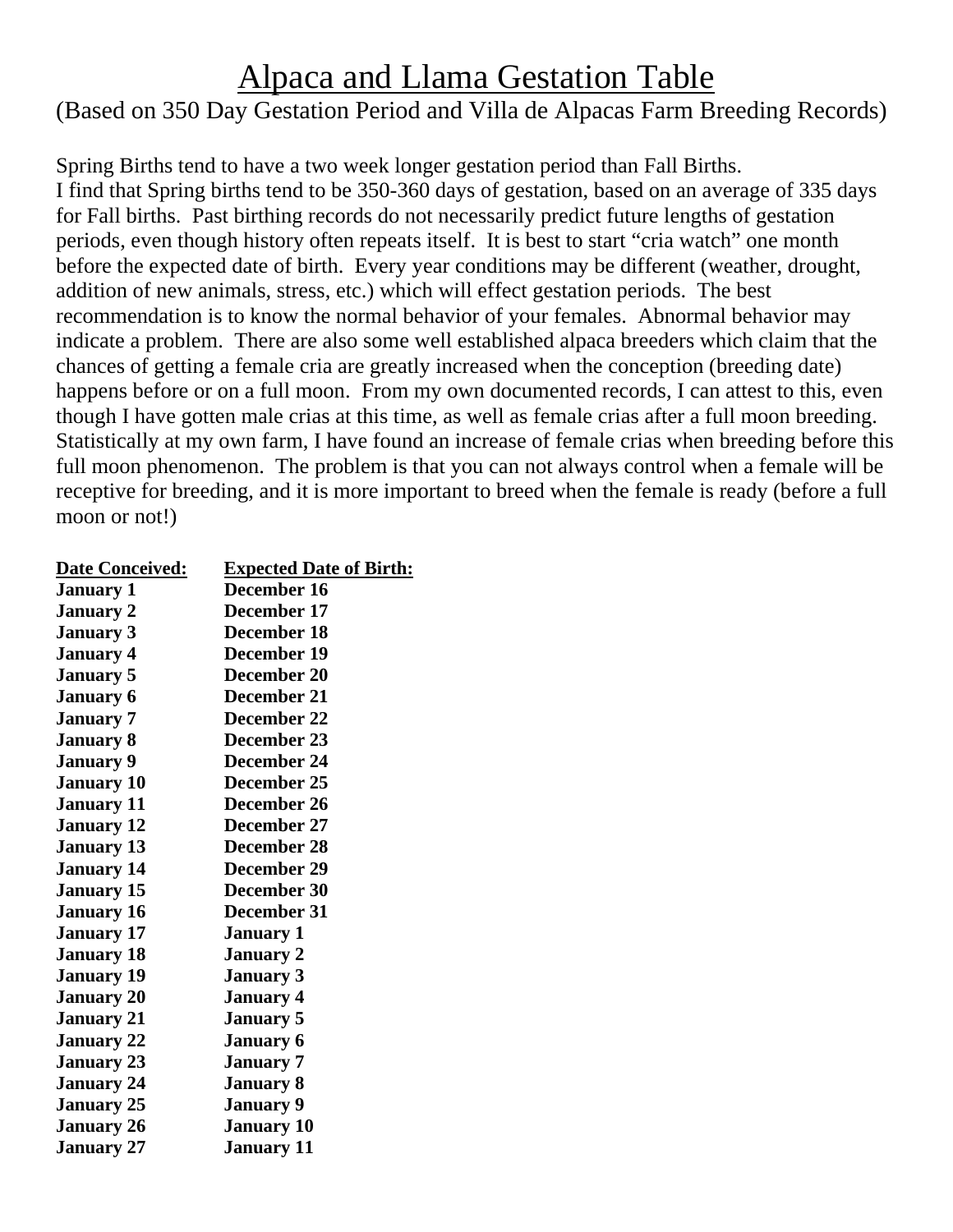| <b>January 28</b>  | <b>January 12</b>                    |
|--------------------|--------------------------------------|
| <b>January 29</b>  | <b>January 13</b>                    |
| <b>January 30</b>  | <b>January 14</b>                    |
| <b>January 31</b>  | <b>January 15</b>                    |
| <b>February 1</b>  | <b>January 16</b>                    |
| <b>February 2</b>  | <b>January 17</b>                    |
| <b>February 3</b>  | <b>January 18</b>                    |
| <b>February 4</b>  | <b>January 19</b>                    |
| <b>February 5</b>  | <b>January 20</b>                    |
| <b>February 6</b>  | <b>January 21</b>                    |
| <b>February 7</b>  | <b>January 22</b>                    |
| <b>February 8</b>  | <b>January 23</b>                    |
| <b>February 9</b>  | <b>January 24</b>                    |
| <b>February 10</b> | <b>January 25</b>                    |
| <b>February 11</b> | <b>January 26</b>                    |
| <b>February 12</b> | <b>January 27</b>                    |
| <b>February 13</b> | <b>January 28</b>                    |
| <b>February 14</b> | <b>January 29</b>                    |
| <b>February 15</b> | <b>January 30</b>                    |
| <b>February 16</b> | <b>January 31</b>                    |
| <b>February 17</b> | <b>February 1</b>                    |
| <b>February 18</b> | <b>February 2</b>                    |
| <b>February 19</b> | <b>February 3</b>                    |
| <b>February 20</b> | <b>February 4</b>                    |
| <b>February 21</b> | <b>February 5</b>                    |
| <b>February 22</b> | <b>February 6</b>                    |
| <b>February 23</b> | <b>February 7</b>                    |
| <b>February 24</b> | <b>February 8</b>                    |
| <b>February 25</b> | <b>February 9</b>                    |
| <b>February 26</b> | <b>February 10</b>                   |
| <b>February 27</b> | <b>February 11</b>                   |
| <b>February 28</b> | <b>February 12</b>                   |
| <b>March 1</b>     | <b>February 13</b>                   |
| <b>March 2</b>     | <b>February 14</b>                   |
| <b>March 3</b>     | <b>February 15</b>                   |
| <b>March 4</b>     | <b>February 16</b>                   |
| <b>March 5</b>     | <b>February 17</b>                   |
| <b>March 6</b>     | <b>February 18</b>                   |
| March 7            | <b>February 19</b>                   |
| March 8            | <b>February 20</b>                   |
| <b>March 9</b>     | <b>February 21</b>                   |
| <b>March 10</b>    | <b>February 22</b>                   |
| <b>March 11</b>    |                                      |
| <b>March 12</b>    | <b>February 23</b>                   |
| <b>March 13</b>    | <b>February 24</b>                   |
| <b>March 14</b>    | <b>February 25</b>                   |
| <b>March 15</b>    | <b>February 26</b>                   |
| <b>March 16</b>    | <b>February 27</b>                   |
| <b>March 17</b>    | <b>February 28</b><br><b>March 1</b> |
|                    |                                      |
| <b>March 18</b>    | <b>March 2</b>                       |
| <b>March 19</b>    | <b>March 3</b>                       |
| <b>March 20</b>    | March 4                              |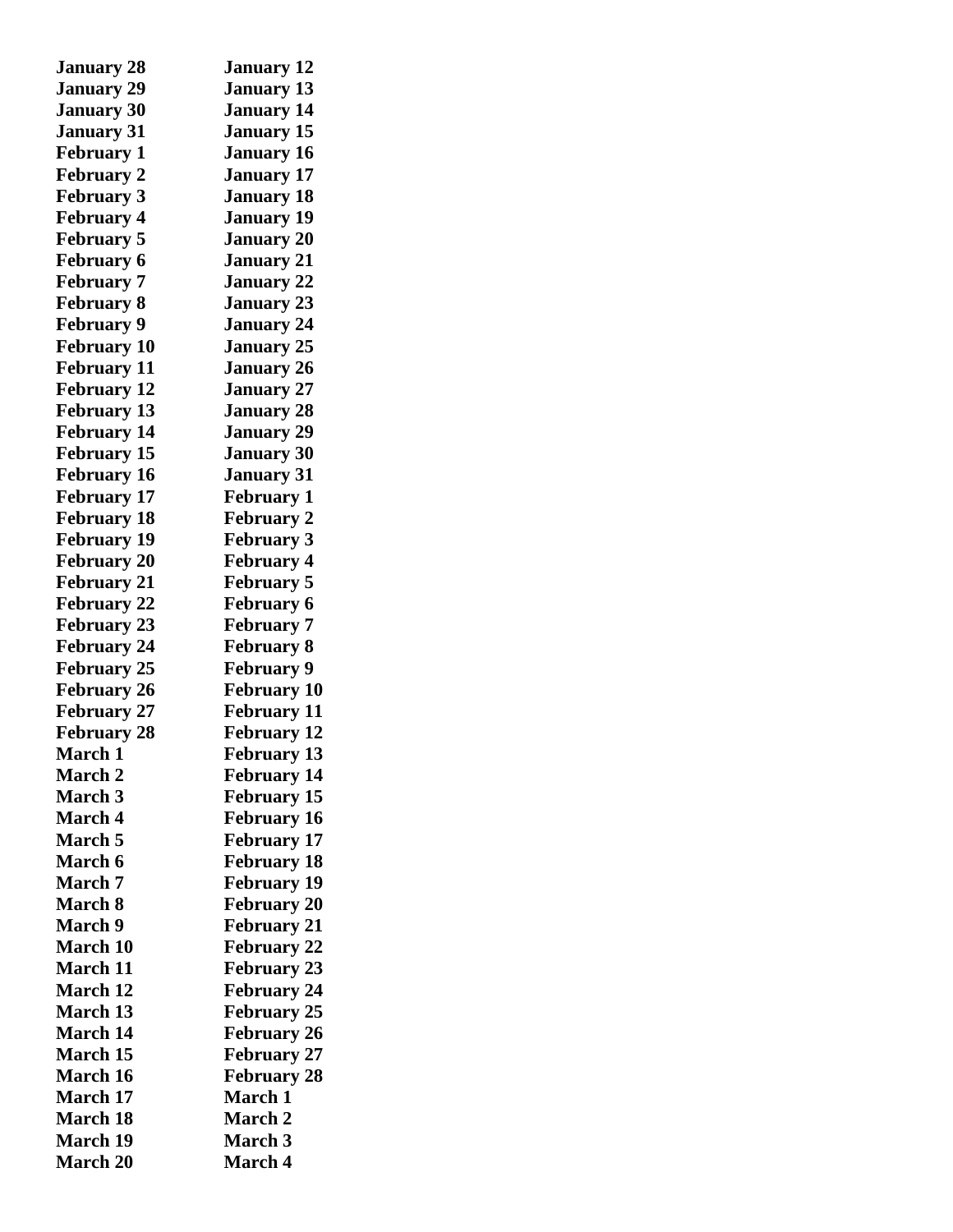| <b>March 21</b> | <b>March 5</b>  |
|-----------------|-----------------|
| <b>March 22</b> | <b>March 6</b>  |
| <b>March 23</b> | <b>March 7</b>  |
| <b>March 24</b> | <b>March 8</b>  |
| <b>March 25</b> | <b>March</b> 9  |
| <b>March 26</b> | <b>March 10</b> |
| <b>March 27</b> | <b>March 11</b> |
| <b>March 28</b> | <b>March 12</b> |
| <b>March 29</b> | <b>March 13</b> |
| <b>March 30</b> | <b>March 14</b> |
| <b>March 31</b> | <b>March 15</b> |
| April 1         | <b>March 16</b> |
| April 2         | <b>March 17</b> |
| <b>April 3</b>  | <b>March 18</b> |
| April 4         | <b>March 19</b> |
| April 5         | <b>March 20</b> |
| April 6         | <b>March 21</b> |
| April 7         | <b>March 22</b> |
| April 8         | <b>March 23</b> |
| <b>April 9</b>  | <b>March 24</b> |
| <b>April 10</b> | <b>March 25</b> |
| April 11        | <b>March 26</b> |
| April 12        | <b>March 27</b> |
| April 13        | <b>March 28</b> |
| April 14        | <b>March 29</b> |
| April 15        | <b>March 30</b> |
| <b>April 16</b> | <b>March 31</b> |
| April 17        | April 1         |
| April 18        | April 2         |
| <b>April 19</b> | <b>April 3</b>  |
| <b>April 20</b> | April 4         |
| April 21        | April 5         |
| April 22        | April 6         |
| <b>April 23</b> | April 7         |
| April 24        | <b>April 8</b>  |
| April 25        | <b>April 9</b>  |
| <b>April 26</b> | April 10        |
| <b>April 27</b> | April 11        |
| <b>April 28</b> | April 12        |
| <b>April 29</b> | April 13        |
| <b>April 30</b> | <b>April 14</b> |
| May 1           | April 15        |
| May 2           | April 16        |
| May 3           | <b>April 17</b> |
| May 4           | April 18        |
| May 5           | <b>April 19</b> |
| May 6           | <b>April 20</b> |
| May 7           | April 21        |
| May 8           | April 22        |
| May 9           | April 23        |
| May 10          | April 24        |
| <b>May 11</b>   | April 25        |
|                 |                 |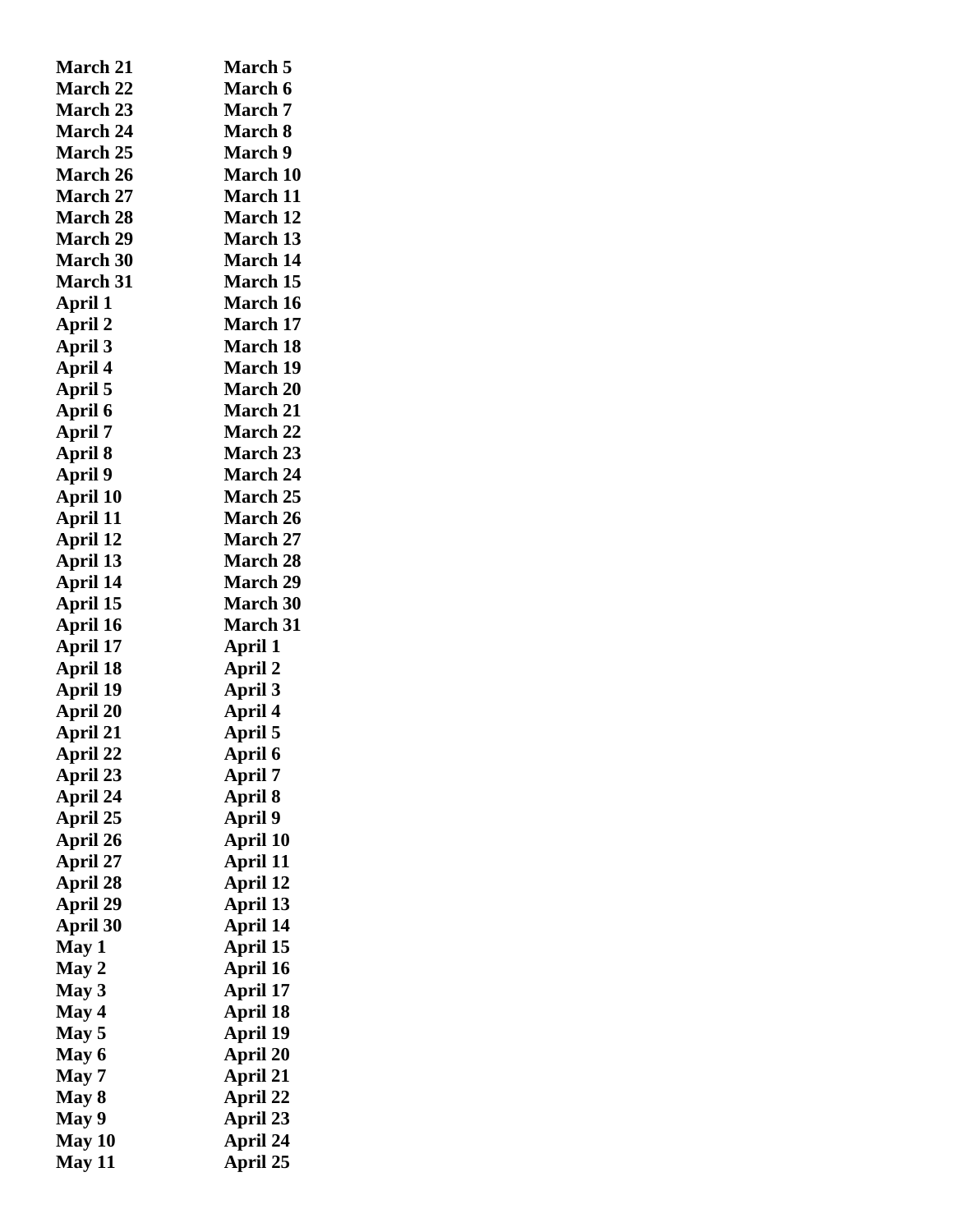| <b>May 12</b>  | April 26        |
|----------------|-----------------|
| <b>May 13</b>  | April 27        |
| May 14         | April 28        |
| <b>May 15</b>  | <b>April 29</b> |
| <b>May 16</b>  | April 30        |
| <b>May 17</b>  | May 1           |
| <b>May 18</b>  | May 2           |
| <b>May 19</b>  | May 3           |
| May 20         | May 4           |
| <b>May 21</b>  | May 5           |
| <b>May 22</b>  | May 6           |
| <b>May 23</b>  | May 7           |
| May 24         | May 8           |
| <b>May 25</b>  | <b>May 9</b>    |
| May 26         | May 10          |
| <b>May 27</b>  | <b>May 11</b>   |
| <b>May 28</b>  | <b>May 12</b>   |
| <b>May 29</b>  | <b>May 13</b>   |
| <b>May 30</b>  | <b>May 14</b>   |
| <b>May 31</b>  | <b>May 15</b>   |
| June 1         | <b>May 16</b>   |
| June 2         | <b>May 17</b>   |
| June 3         | <b>May 18</b>   |
| June 4         | <b>May 19</b>   |
| June 5         | <b>May 20</b>   |
| June 6         | <b>May 21</b>   |
| June 7         | <b>May 22</b>   |
| June 8         | <b>May 23</b>   |
| June 9         | <b>May 24</b>   |
| <b>June 10</b> | <b>May 25</b>   |
| June 11        | <b>May 26</b>   |
| June 12        | <b>May 27</b>   |
| June 13.       | <b>May 28</b>   |
| June 14        | <b>May 29</b>   |
| June 15        | May 30          |
| June 16        | <b>May 31</b>   |
| June 17        | June 1          |
| <b>June 18</b> | June 2          |
| June 19        | June 3          |
| June 20        | June 4          |
| June 21        | June 5          |
| <b>June 22</b> | June 6          |
| <b>June 23</b> | June 7          |
| June 24        | June 8          |
| June 25        | June 9          |
| June 26        | June 10         |
| June 27        | June 11         |
| <b>June 28</b> | June 12         |
| June 29        | June 13         |
|                | June 14         |
| <b>June 30</b> |                 |
| July 1         | June 15         |
| July 2         | June 16         |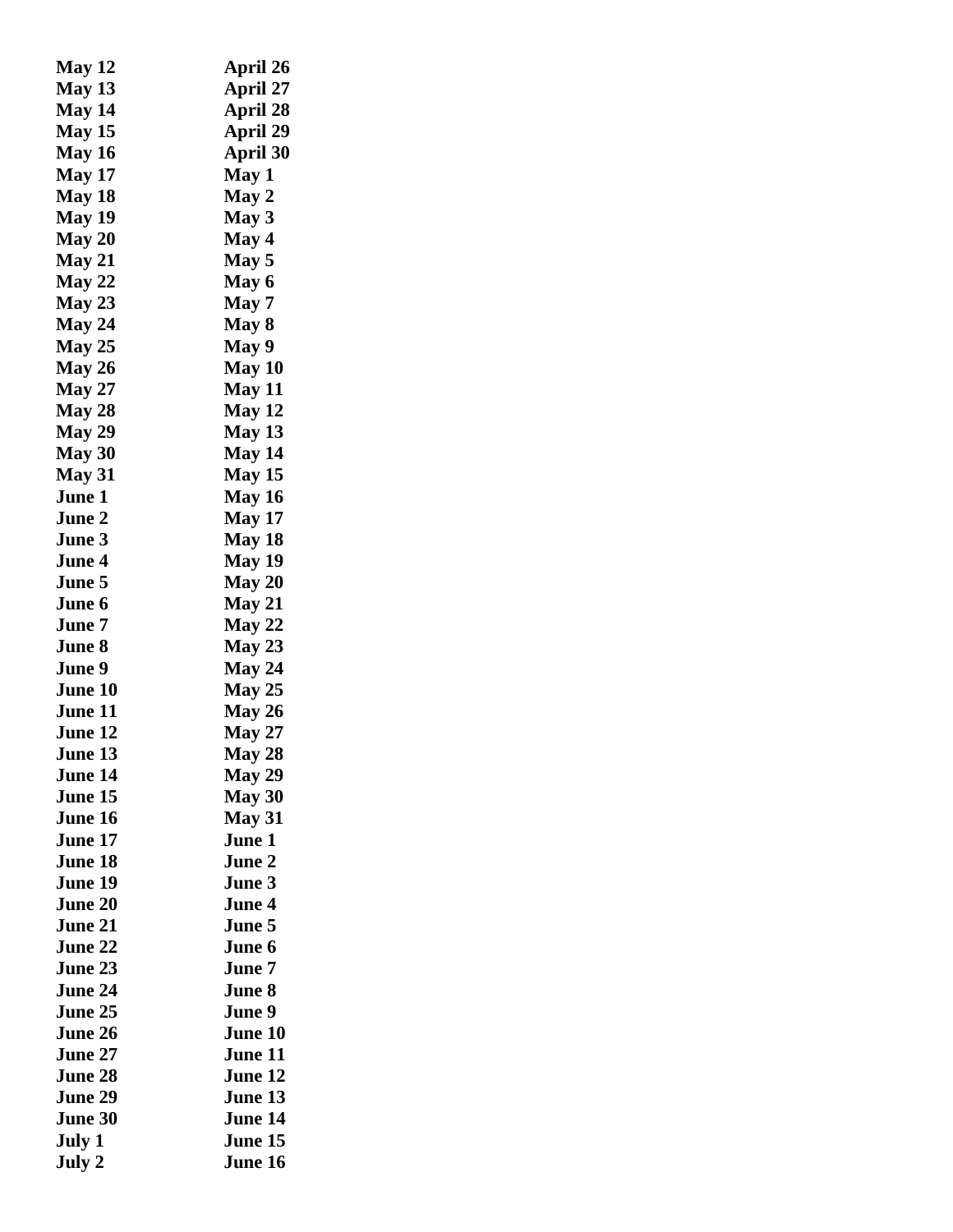| July 3           | June 17         |
|------------------|-----------------|
| July 4           | June 18         |
| July 5           | June 19         |
| July 6           | <b>June 20</b>  |
| July 7           | <b>June 21</b>  |
| July 8           | <b>June 22</b>  |
| July 9           | June 23         |
| July 10          | <b>June 24</b>  |
| July 11          | <b>June 25</b>  |
| July 12          | <b>June 26</b>  |
| July 13          | <b>June 27</b>  |
| July 14          | <b>June 28</b>  |
| July 15          | <b>June 29</b>  |
| July 16          | June 30         |
| July 17          | July 1          |
| July 18          | July 2          |
| July 19          | July 3          |
| July 20          | July 4          |
| July 21          | July 5          |
| July 22          | July 6          |
| July 23          | July 7          |
| July 24          | July 8          |
| July 25          | July 9          |
| July 26          | July 10         |
| July 27          | July 11         |
|                  | July 12         |
| July 28          |                 |
| July 29          | July 13         |
| July 30          | July 14         |
| July 31          | July 15         |
| <b>August</b> 1  | July 16         |
| August 2         | July 17         |
| August 3         | July 18         |
| August 4         | July 19         |
| <b>August 5</b>  | July 20         |
| <b>August 6</b>  | July 21         |
| <b>August 7</b>  | July 22         |
| <b>August 8</b>  | July 23         |
| <b>August 9</b>  | July 24         |
| <b>August 10</b> | July 25         |
| <b>August 11</b> | July 26         |
| <b>August 12</b> | July 27         |
| <b>August 13</b> | July 28         |
| <b>August 14</b> | July 29         |
| <b>August 15</b> | July 30         |
| <b>August 16</b> | July 31         |
| <b>August 17</b> | <b>August 1</b> |
| <b>August 18</b> | <b>August 2</b> |
| <b>August 19</b> | <b>August 3</b> |
| <b>August 20</b> | <b>August 4</b> |
| <b>August 21</b> | <b>August 5</b> |
| <b>August 22</b> | <b>August 6</b> |
| <b>August 23</b> | <b>August 7</b> |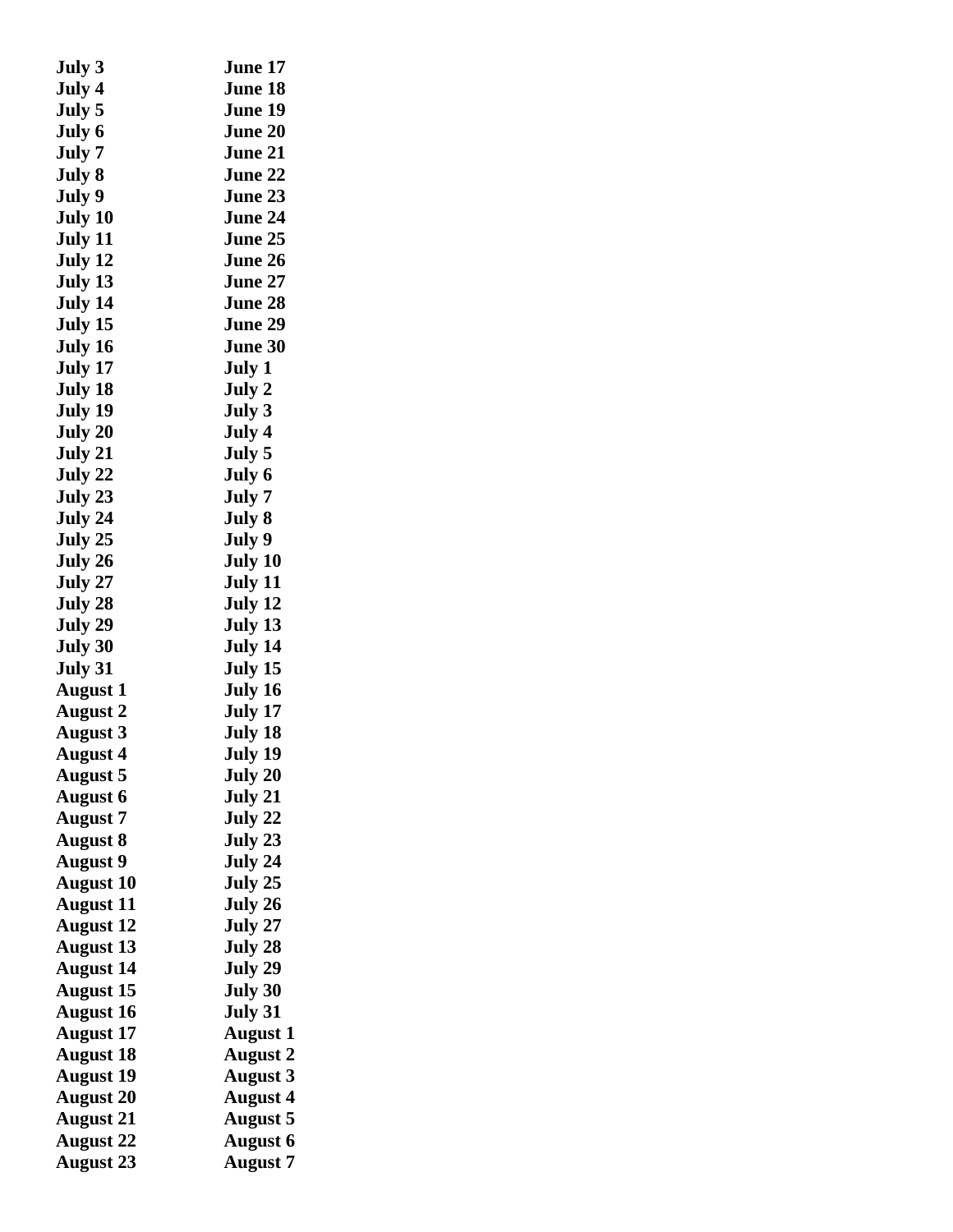| <b>August 24</b>    | <b>August 8</b>     |
|---------------------|---------------------|
| <b>August 25</b>    | <b>August 9</b>     |
| <b>August 26</b>    | <b>August 10</b>    |
| <b>August 27</b>    | <b>August 11</b>    |
| <b>August 28</b>    | <b>August 12</b>    |
| <b>August 29</b>    | <b>August 13</b>    |
| <b>August 30</b>    | <b>August 14</b>    |
| <b>August 31</b>    | <b>August 15</b>    |
| September 1         | <b>August 16</b>    |
| September 2         | <b>August 17</b>    |
| September 3         | <b>August 18</b>    |
| <b>September 4</b>  | <b>August 19</b>    |
| September 5         | <b>August 20</b>    |
| September 6         | <b>August 21</b>    |
| September 7         | <b>August 22</b>    |
| September 8         | <b>August 23</b>    |
| <b>September 9</b>  | <b>August 24</b>    |
| September 10        | <b>August 25</b>    |
| September 11        | <b>August 26</b>    |
| <b>September 12</b> | <b>August 27</b>    |
| September 13        | <b>August 28</b>    |
| <b>September 14</b> | <b>August 29</b>    |
| September 15        | <b>August 30</b>    |
| September 16        | <b>August 31</b>    |
| September 17        | September 1         |
| <b>September 18</b> | September 2         |
| September 19        | September 3         |
| <b>September 20</b> | <b>September 4</b>  |
| September 21        | September 5         |
| <b>September 22</b> | September 6         |
| <b>September 23</b> | September 7         |
| <b>September 24</b> | <b>September 8</b>  |
| September 25        | September 9         |
| September 26        | September 10        |
| September 27        | September 11        |
| <b>September 28</b> | <b>September 12</b> |
| September 29        | September 13        |
| <b>September 30</b> | September 14        |
| October 1           | September 15        |
| <b>October 2</b>    | September 16        |
| October 3           | September 17        |
| <b>October 4</b>    | September 18        |
| <b>October 5</b>    | September 19        |
| October 6           | September 20        |
| <b>October 7</b>    | September 21        |
| <b>October 8</b>    | <b>September 22</b> |
| October 9           | September 23        |
| October 10          | <b>September 24</b> |
| <b>October 11</b>   | September 25        |
| October 12          | September 26        |
| October 13          | September 27        |
| October 14          | September 28        |
|                     |                     |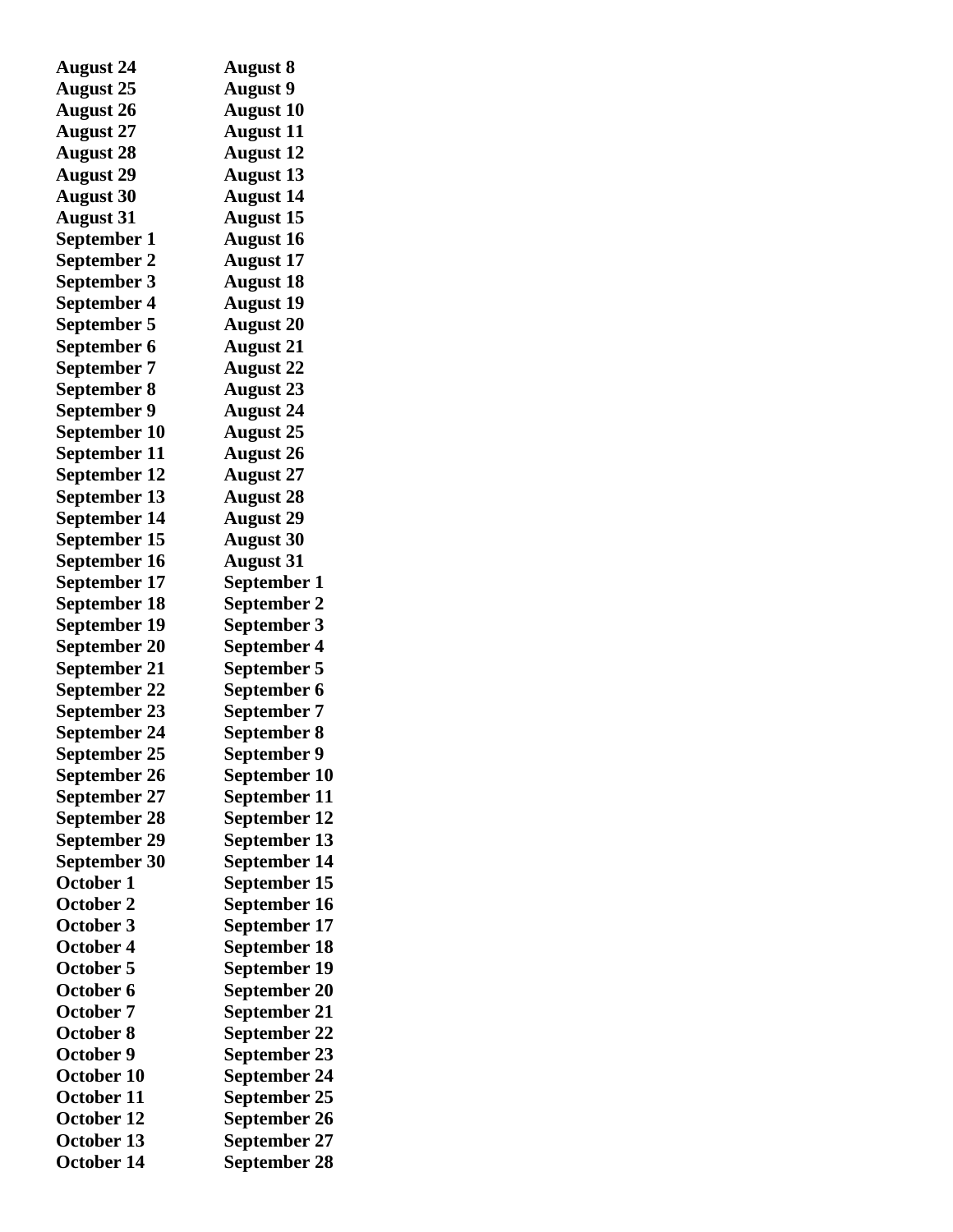| October 15         | <b>September 29</b> |
|--------------------|---------------------|
| October 16         | September 30        |
| October 17         | <b>October 1</b>    |
| <b>October 18</b>  | <b>October 2</b>    |
| October 19         | <b>October 3</b>    |
| <b>October 20</b>  | October 4           |
| October 21         | October 5           |
| October 22         | October 6           |
| <b>October 23</b>  | October 7           |
| October 24         | October 8           |
| October 25         | October 9           |
| October 26         | October 10          |
| October 27         | October 11          |
| October 28         | October 12          |
| October 29         | October 13          |
| October 30         | October 14          |
| October 31         | October 15          |
| <b>November 1</b>  | October 16          |
| <b>November 2</b>  | October 17          |
| November 3         | October 18          |
| <b>November 4</b>  | October 19          |
| November 5         | October 20          |
| November 6         | <b>October 21</b>   |
| November 7         | October 22          |
| <b>November 8</b>  | October 23          |
| <b>November 9</b>  | October 24          |
| November 10        | October 25          |
| <b>November 11</b> | October 26          |
| <b>November 12</b> | October 27          |
| November 13        | <b>October 28</b>   |
| <b>November 14</b> | October 29          |
| November 15        | <b>October 30</b>   |
| November 16        | October 31          |
| <b>November 17</b> | November 1          |
| <b>November 18</b> | <b>November 2</b>   |
| <b>November 19</b> | <b>November 3</b>   |
| November 20        | <b>November 4</b>   |
| November 21        | November 5          |
| November 22        | November 6          |
| November 23        | <b>November 7</b>   |
| <b>November 24</b> | <b>November 8</b>   |
| <b>November 25</b> | <b>November 9</b>   |
| November 26        | November 10         |
| November 27        | <b>November 11</b>  |
| <b>November 28</b> | <b>November 12</b>  |
| <b>November 29</b> | <b>November 13</b>  |
| November 30        | <b>November 14</b>  |
| December 1         | November 15         |
| December 2         | <b>November 16</b>  |
| December 3         | November 17         |
| <b>December 4</b>  | <b>November 18</b>  |
| December 5         | November 19         |
|                    |                     |